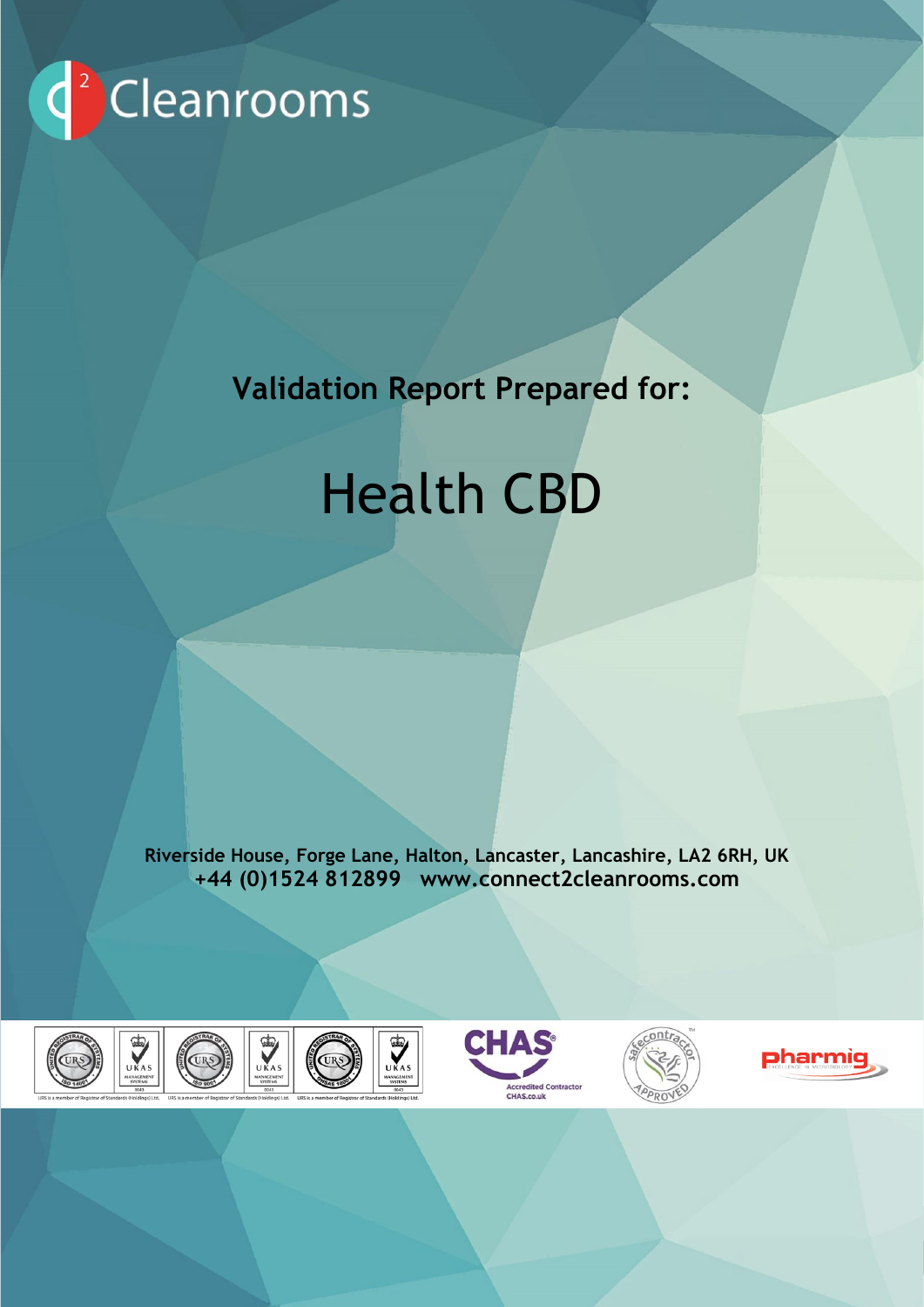

# Client Information

| <b>Client Name</b>               | <b>Health CBD</b>                                                                             |
|----------------------------------|-----------------------------------------------------------------------------------------------|
| <b>Client Address</b>            | FAO Shiv Singh<br>Unit 2 Block 2<br>Overbridge Road<br>Salford<br>Manchester<br><b>M7 1SL</b> |
| <b>Validation Carried out at</b> | <b>Health CBD</b>                                                                             |
|                                  |                                                                                               |
| <b>Validation Address</b>        | As Client Address                                                                             |

| Design & Build  | Cleanroom Consumables |        | Validation                        | <b>Training</b>     |
|-----------------|-----------------------|--------|-----------------------------------|---------------------|
| Riverside House | Forge Lane            | Halton | $\overline{1}$ A <sub>2</sub> 6RH | +44 (0) 1524 812899 |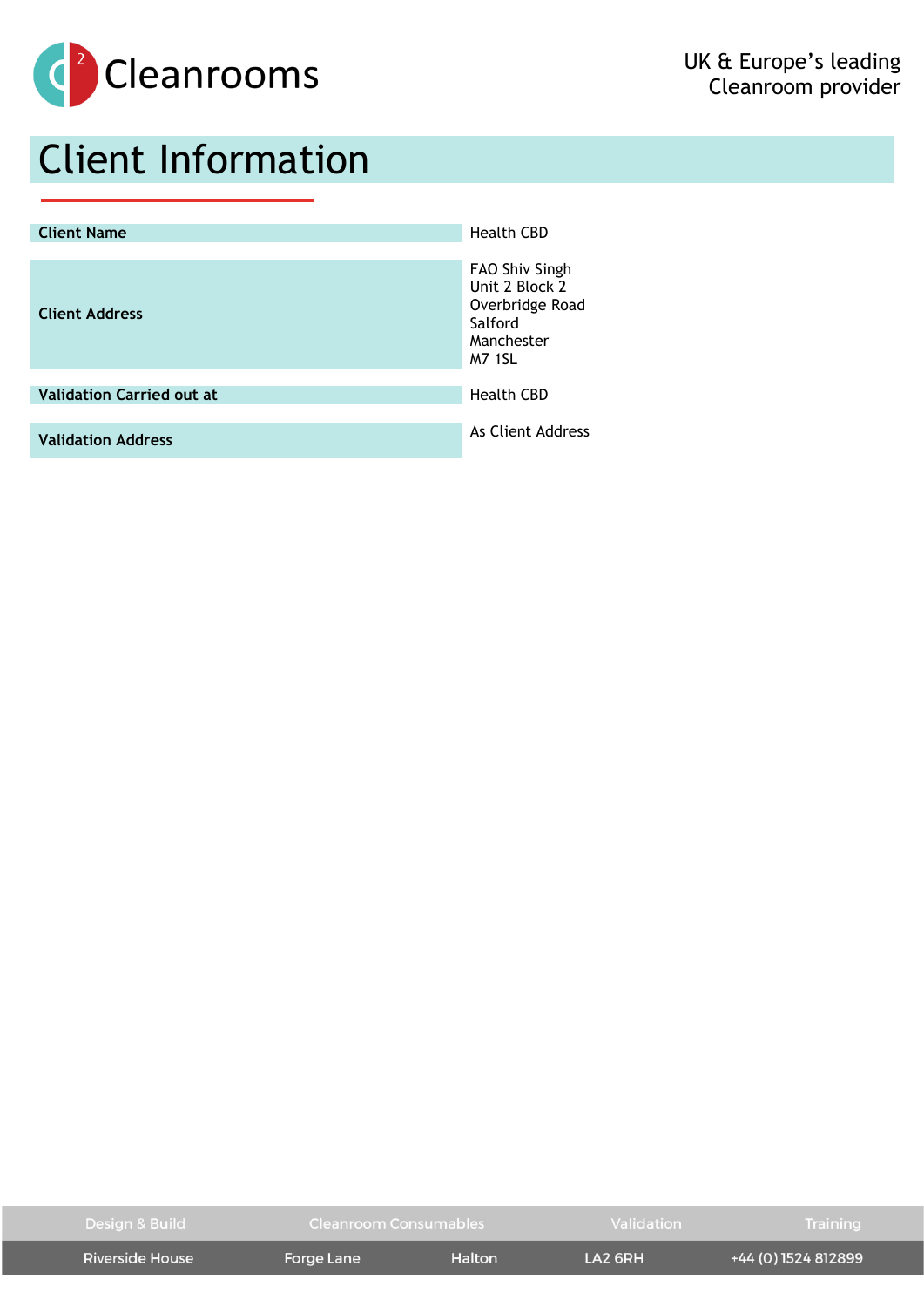

# Testing Organisation

| <b>Client Name</b>                   | Connect 2 Cleanrooms                                                          |
|--------------------------------------|-------------------------------------------------------------------------------|
| <b>Client Address</b>                | Riverside House<br>Forge Lane<br>Halton<br>Lancaster<br>Lancashire<br>LA2 6RH |
| <b>Date of Test</b>                  | 4 June 2020                                                                   |
| <b>Test Engineer</b>                 | Alek Linkowski                                                                |
| <b>C2C Reference</b>                 | Non C <sub>2</sub> C Cleanroom<br><b>Issue Number: 1</b>                      |
| <b>Next Full Validation Due Date</b> | 4 June 2021<br>(Interim visit scheduled 6 months from full test date)         |

| Report prepared by: | Job title:           | Signature: | Date        |
|---------------------|----------------------|------------|-------------|
| John Merrill        | Aftersales Lead      |            | 4 June 2020 |
| Checked by:         | <b>Job Title:</b>    | Signature: | <b>Date</b> |
| Karen Keegan        | <b>Planning Lead</b> |            | 4 June 2020 |

| Design & Build  | Cleanroom Consumables |        | Validation | Training            |
|-----------------|-----------------------|--------|------------|---------------------|
| Riverside House | Forge Lane            | Halton | LA2 6RH    | +44 (0) 1524 812899 |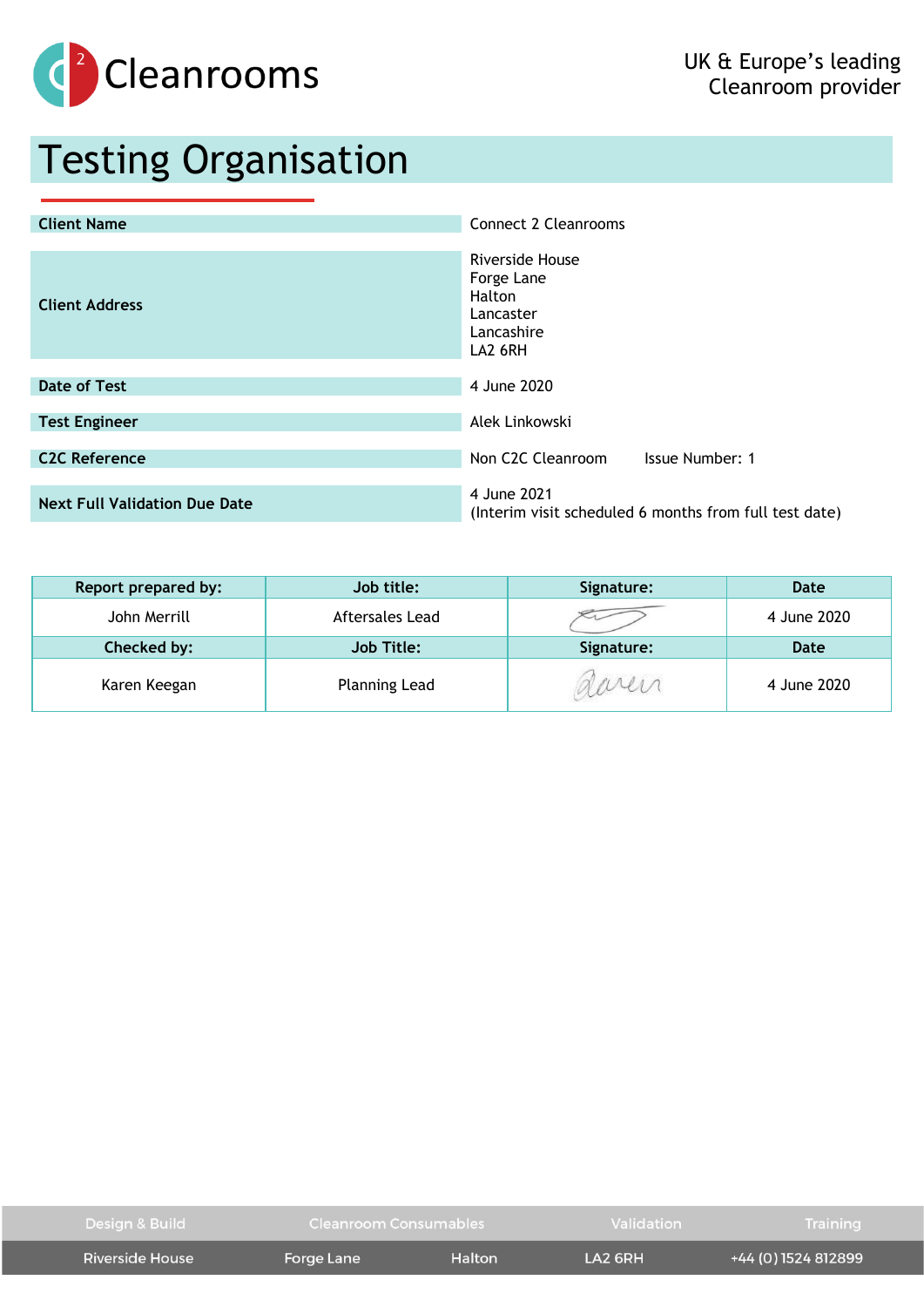

# Contents

| 2.0 |  |
|-----|--|
| 3.0 |  |
| 4.0 |  |
| 5.0 |  |
| 6.0 |  |
|     |  |
|     |  |
|     |  |
|     |  |
|     |  |

| Design & Build  | Cleanroom Consumables |        | Validation                        | Training            |
|-----------------|-----------------------|--------|-----------------------------------|---------------------|
| Riverside House | Forge Lane            | Halton | $\overline{1}$ A <sub>2</sub> 6RH | +44 (0) 1524 812899 |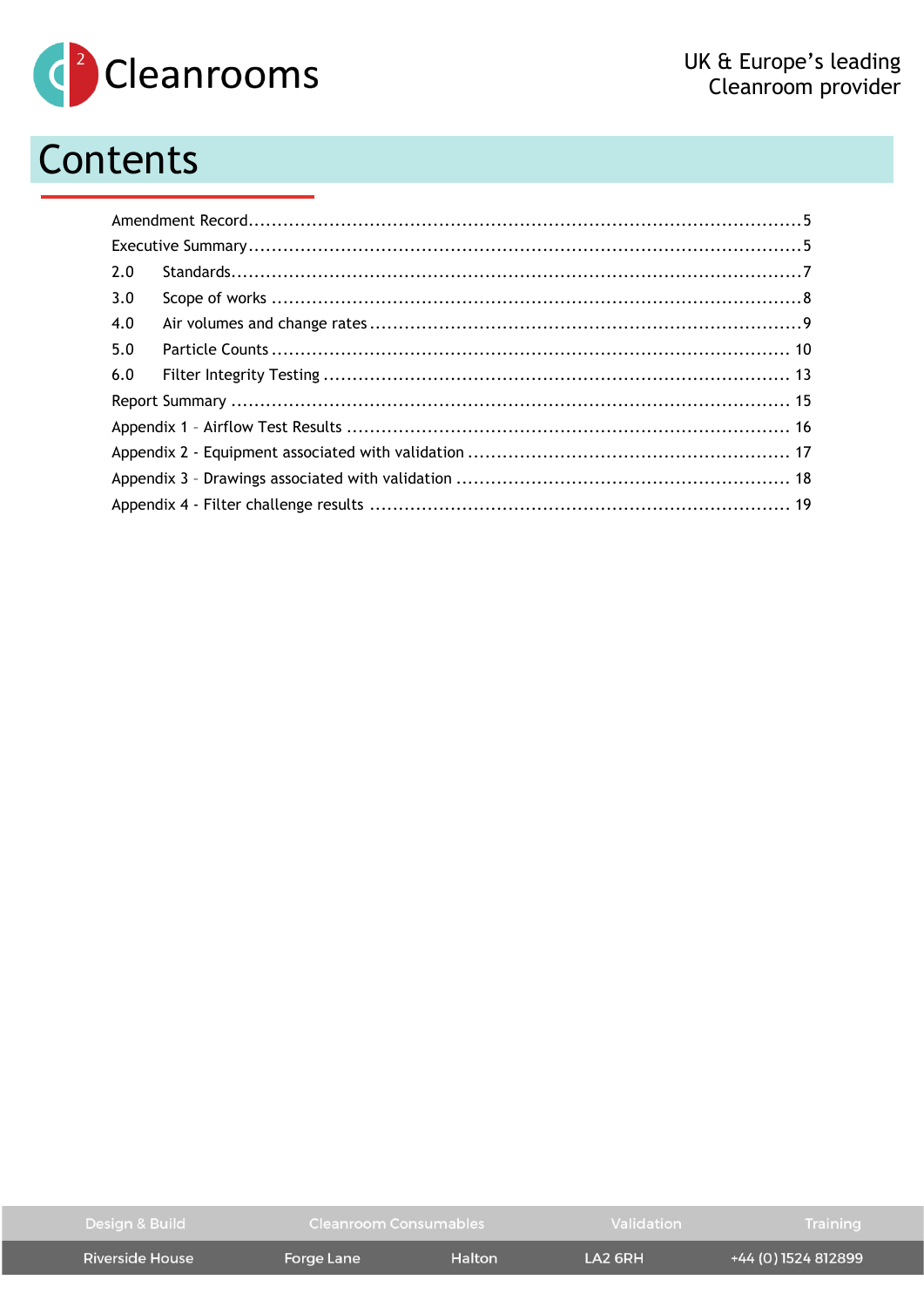

## <span id="page-4-0"></span>Amendment Record

| Amendment record |                    |  |  |  |  |
|------------------|--------------------|--|--|--|--|
| Date             | Ref / issue number |  |  |  |  |
|                  |                    |  |  |  |  |
|                  |                    |  |  |  |  |

### <span id="page-4-1"></span>Executive Summary

In order to show a cleanrooms environment is in control, it is necessary to demonstrate that the air supplied to the cleanroom is of sufficient quantity to dilute or remove the contamination generated within the cleanroom and that the air supplied to the cleanroom is of a quality that will not add significantly to the contamination levels. It is important that the air moves in the correct direction from clean to less clean areas and that the air movement within the cleanroom demonstrates that there are no areas within the room with high concentrations of contamination (Whyte 2010).

Within highly regulated critically controlled environments, there is a requirement to provide an appropriate amount of assurance that critical processes can be performed within controlled conditions in order to produce a final product that is of eminent quality, reliable, and safe for the end user.

The EN ISO 14644 is the prime standard adhered to for validation of cleanroom environments. According to the IS EN ISO 14 2 standard, every time a cleanroom is put into operation initially or changes its intended use, a validation must be perfor The initial setup of a cleanroom requires a validation to be performed over a specified period of time to ensure tha cleanroom is functioning as required. Over this period of time, historical data should be collected to ensure that the cleanroom is performing effectively.

For the use of alternative governing bodies this table provide useful information to refer to the ISO 14644 standard.

| <b>Cleanroom Standard</b>                                | <b>Cleanroom Classification Guidelines</b> |         |                 |             |         |         |  |
|----------------------------------------------------------|--------------------------------------------|---------|-----------------|-------------|---------|---------|--|
| ISO 14644-1                                              | Class 3                                    | Class 4 | Class 5         | Class 6     | Class 7 | Class 8 |  |
| <b>Federal Standard 209E</b>                             |                                            | 10      | 100             | 1.000       | 10.000  | 100.000 |  |
| EU GMP                                                   |                                            |         | A/B             |             |         |         |  |
| Air changes / hour                                       | 360-540                                    |         | 300-540 240-480 | $150 - 240$ | 60-90   | $5-48$  |  |
| ISO Classes of air cleanliness by particle concentration |                                            |         |                 |             |         |         |  |

### **Cleanroom Classification Table**

For cleanrooms and clean zones shown in ISO 14644-1:2015

| Design & Build  | Cleanroom Consumables |        | Validation                        | Training            |
|-----------------|-----------------------|--------|-----------------------------------|---------------------|
| Riverside House | Forge Lane            | Halton | $\overline{1}$ A <sub>2</sub> 6RH | +44 (0) 1524 812899 |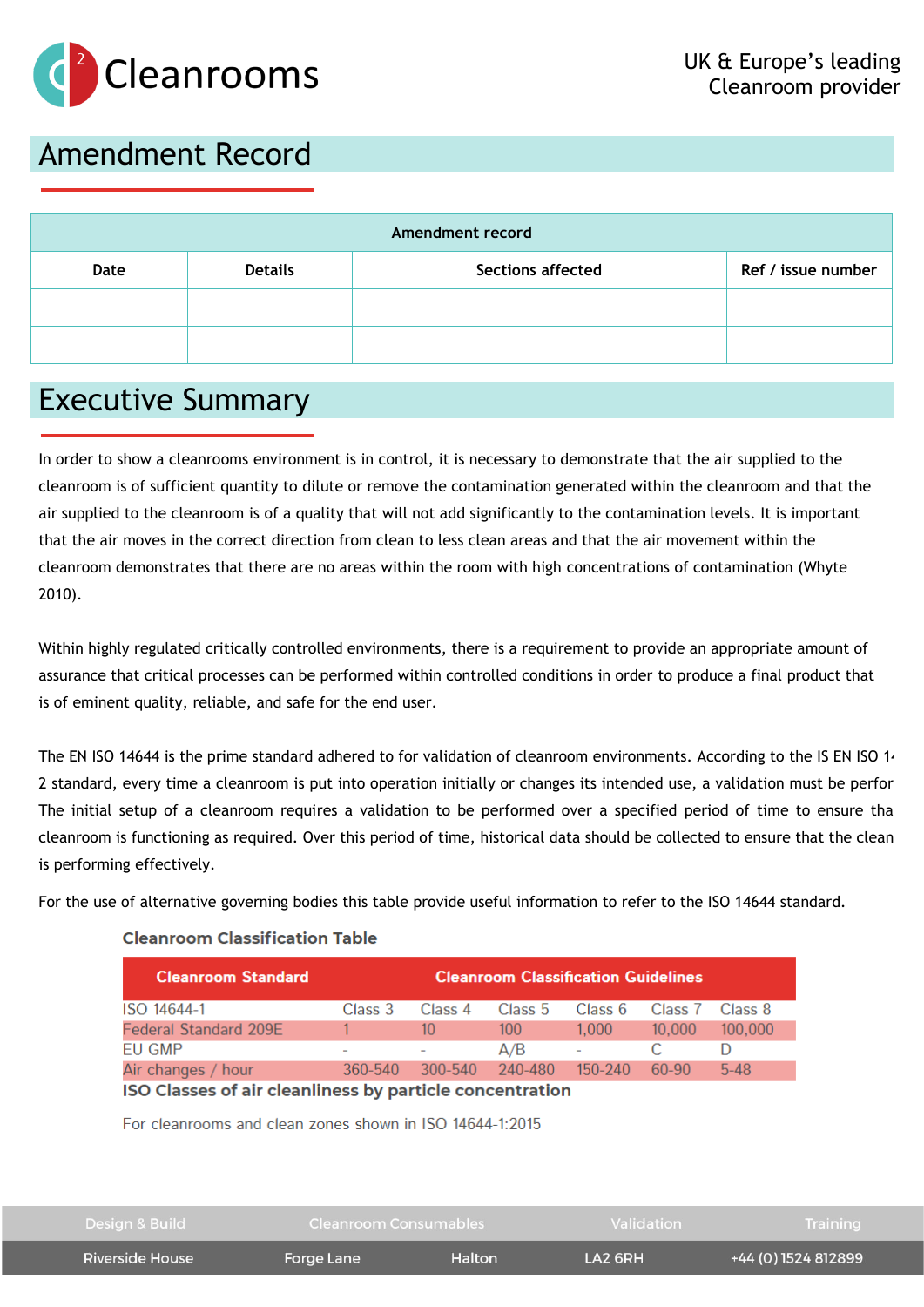

### Airflow Volume and Velocity Tests

The more clean air supplied to the cleanroom, the cleaner the room will be. A cleanroom must have sufficient clean air supplied to dilute or remove any airborne contamination that may be present. This air supply to the cleanroom is often reported as air changes per hour. Air change rates within a cleanroom will usually be equal to and above 20/h; however, this measurement should be based on the level of contamination control required within the cleanroom, the number of people present or the level of activity within the room, the size of the room, and the process itself.

See 4.2  $\hat{\alpha}$  4.3 Test results for the recommended air change rates required to control the level of contamination in the specified ISO Class of room. Further guidance on air change rates can be found in the IEST guidance

### Airborne Particle Count Test

The airborne particle count test verifies that the cleanroom, personnel, equipment, and process is performing to the intended classification or the clean level. The classification level of the cleanroom is based on the number of particulates present per cubic meter. This particulate level will change dramatically from when the room is first built compared to when the room is in full production due to increased activity from equipment and personnel which are all dispersing particles.

See 5.2 for the acceptance criteria for the particle counts, section 5.3 will hold the actual reading taken on the day of testing.

### Validation versus Monitoring

After the room has been certified and validated, it must be monitored periodically, relative to risk, to prove that a clean manufacturing environment can be maintained throughout its life. Monitoring of the cleanroom is important to show that the cleanroom is performing satisfactorily under dynamic conditions, i.e., that all aspects of the construction and supporting equipment are fully operational and performing at the same level as when the room was certified, that the process within the room is not posing a risk to the environment, and that personnel working within the cleanroom are following protocol.

| Design & Build  | <b>Cleanroom Consumables</b> |        | Validation | <b>Training</b>     |
|-----------------|------------------------------|--------|------------|---------------------|
| Riverside House | Forge Lane                   | Halton | $IA2$ GRH  | +44 (0) 1524 812899 |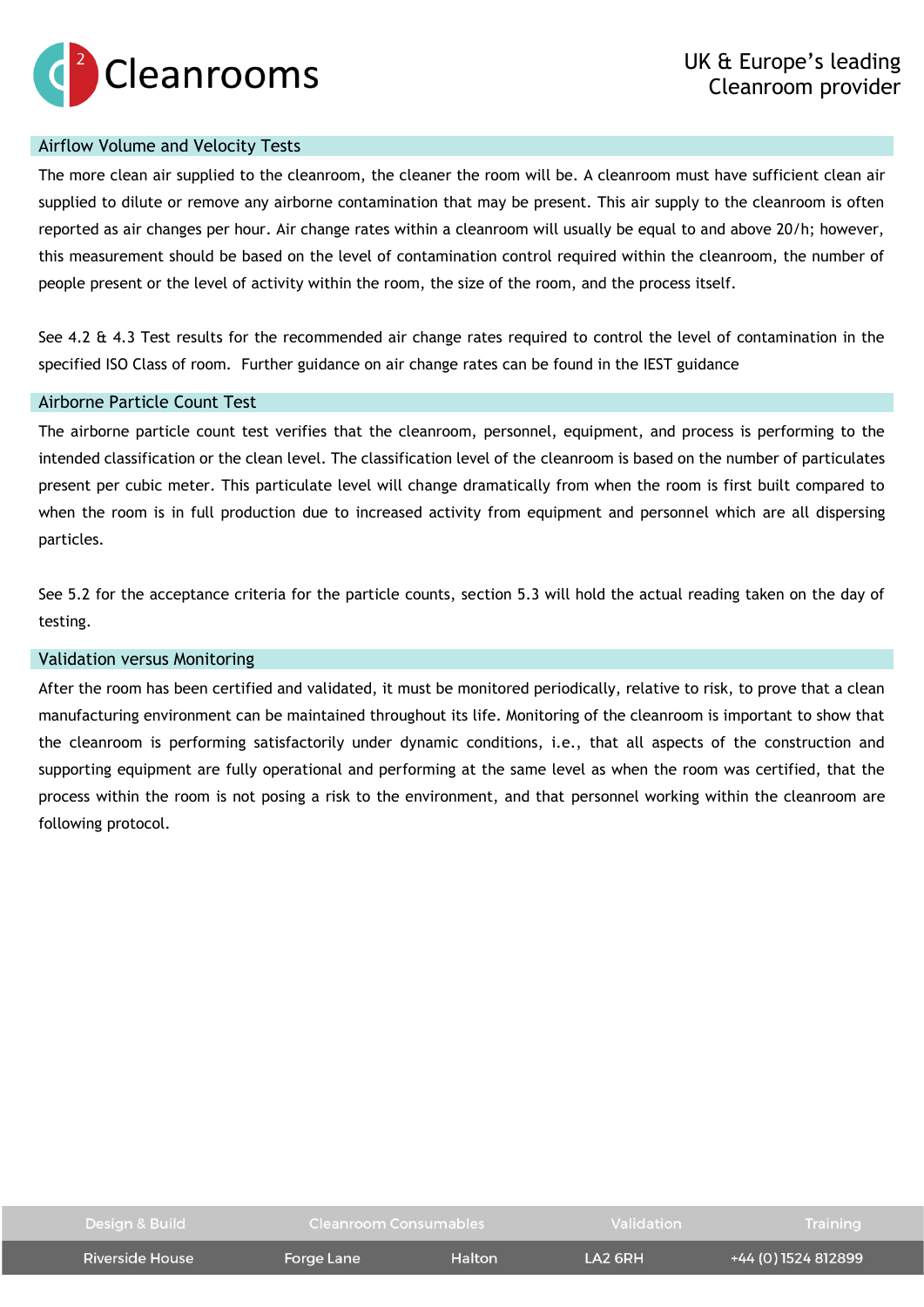

# <span id="page-6-0"></span>2.0 Standards

The tests that are detailed in this report are performed in accordance with:

BS EN ISO 14644-1: 2015 (Cleanrooms and associated controlled environments – Part 1: Classification of Air Cleanliness), BS EN ISO 14644-2:2015 (Cleanrooms and associated controlled environments – Part 2: Specifications for testing and monitoring to prove continued compliance with ISO 14644 Part 1) and BS EN ISO 14644-3:2005 (Cleanrooms and associated controlled environments Part 3: Test methods)

The guidance given in the EU GMP, rules governing medicinal products in the European Union, Volume 4, Good manufacturing practices – Medicinal products for human and veterinary use) Align closely to the ISO 14644-1 standard.

| Design & Build  | Cleanroom Consumables |        | Validation                        |                     | Training |
|-----------------|-----------------------|--------|-----------------------------------|---------------------|----------|
| Riverside House | Forge Lane            | Halton | $\overline{1}$ A <sub>2</sub> 6RH | +44 (0) 1524 812899 |          |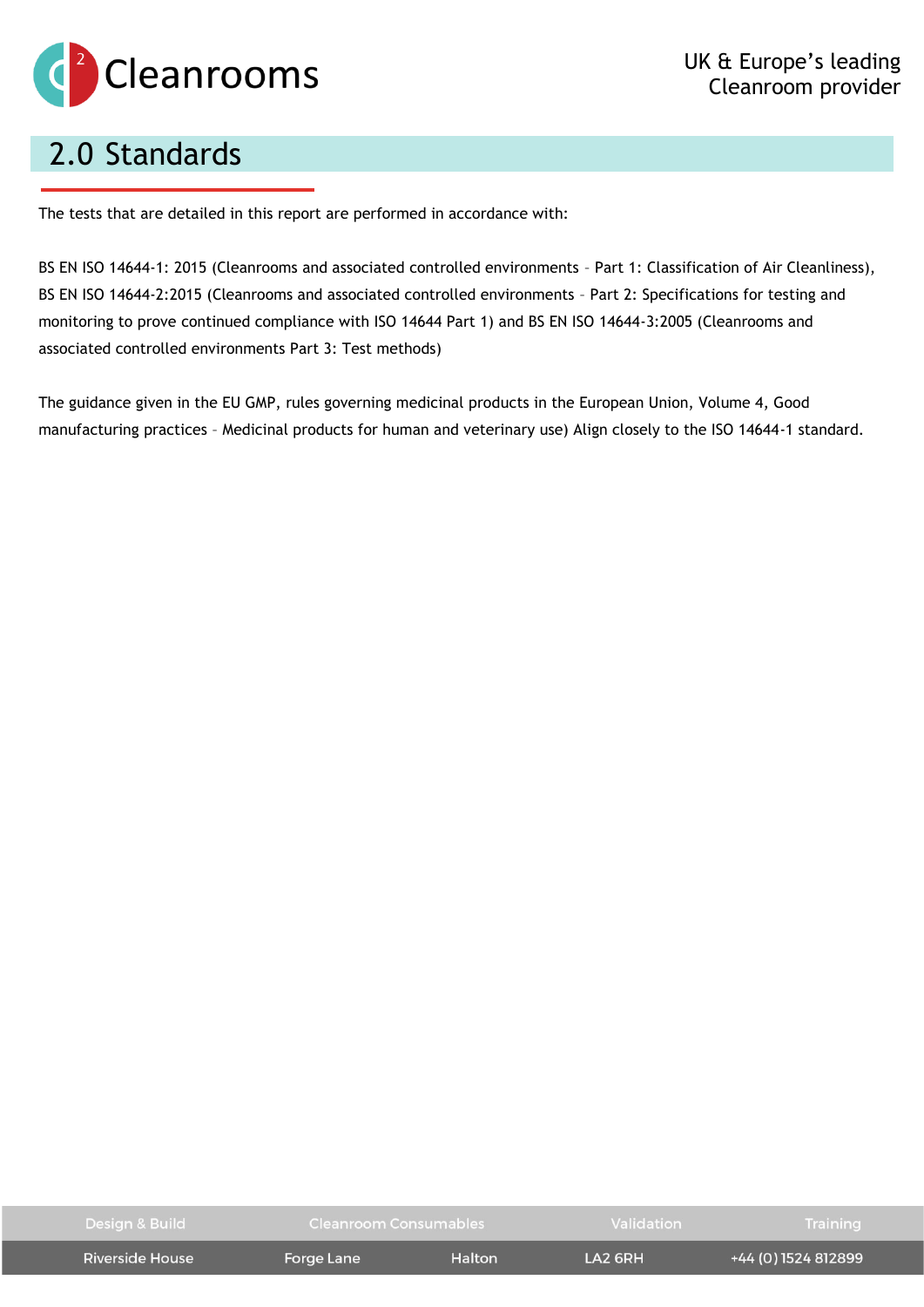

## <span id="page-7-0"></span>3.0 Scope of works

#### $3.1$ Validation work to be carried out

The purpose of the validation is to define whether the room identified on page 2 is operating as designed and in accordance with the standards as detailed in section 2 of this report.

Rooms to be included in this validation:

**Softwall** 

The tests included in this validation will be:

- Air Volumes and Air Change Rates
- Particle Counts
- Filter Integrity Testing

#### $3.2$ Recommendations

- Within cleanrooms operations need to be implemented to ensure best practice and cleanliness levels within the cleanroom are maintained and that it is still operating to the designed standard. This can be achieved by:
- Monitoring the cleanroom conditions (by means of particle counter / anemometer) at regular intervals.
- Controlling the entry method of people, machines and materials and ensuring all items are clean and suitable for use within the cleanroom i.e. step over bench located in the change area, all items are cleaned before entry etc.
- Suitable cleanroom garments should be worn to avoid contamination of the cleanroom and products inside the room. Garments should include gloves, face masks, hairnets, coveralls / laboratory coats and overshoes dependant of the level of cleanliness required.
- Implementing a cleaning regime for the cleanroom and utilising specialist cleaning methods, products and equipment available for cleanroom use.
- Customer should make sure monitoring equipment is calibrated to the correct standard ISO 21501 4, as per the ISO 14644 – 2: 2015 Monitoring to provide evidence of cleanroom performance related to air cleanliness by particle concentration.

| Design & Build         | <b>Cleanroom Consumables</b> |        | Validation          | Training            |
|------------------------|------------------------------|--------|---------------------|---------------------|
| <b>Riverside House</b> | Forge Lane                   | Halton | LA <sub>2</sub> 6RH | +44 (0) 1524 812899 |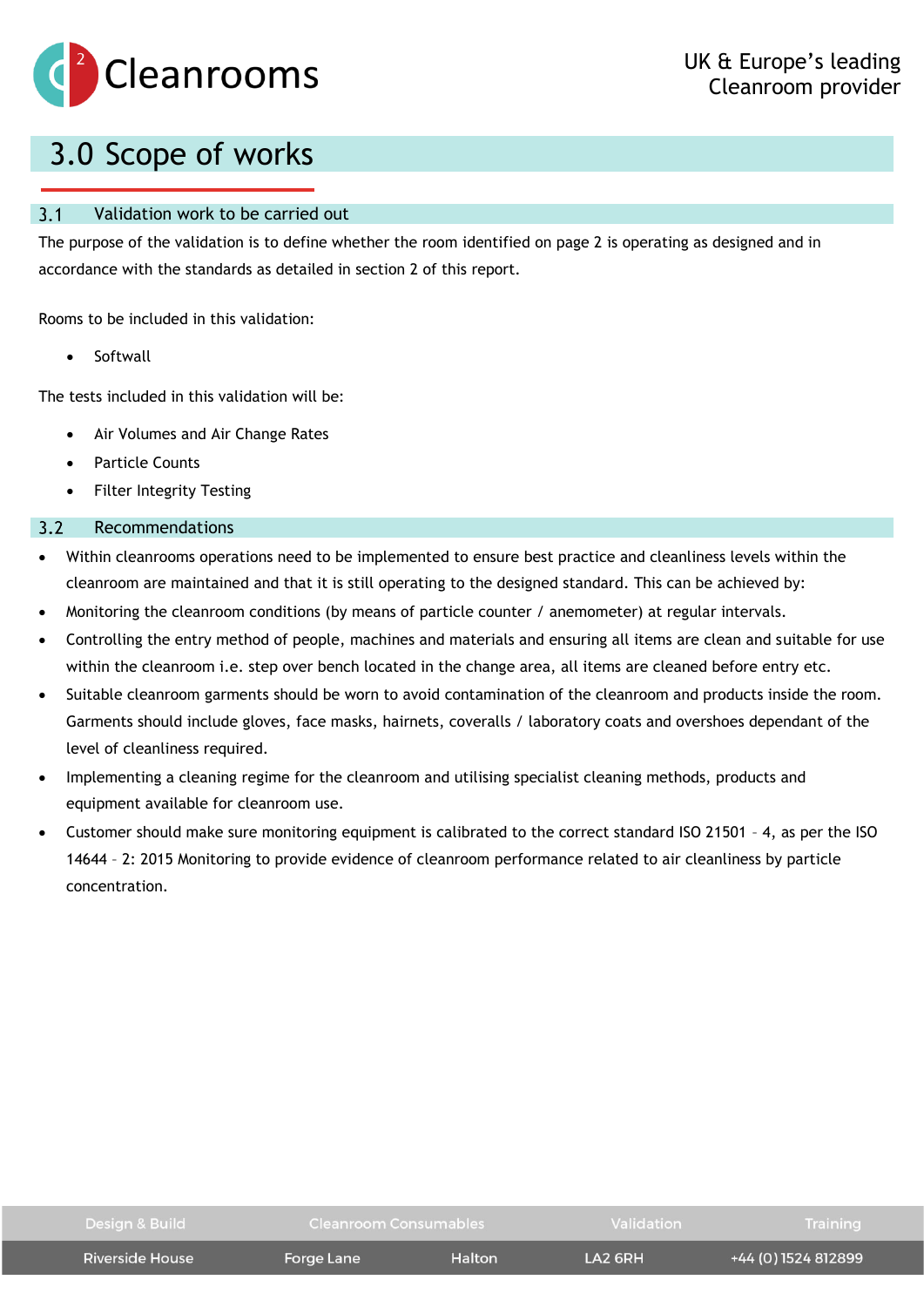

### <span id="page-8-0"></span>4.0 Air volumes and change rates

#### $4.1$ Method Statement

The air volume entering the room is measured using an anemometer (vane or thermal) depending on accessibility. The room dimensions are taken from the approved validation drawing, and the room volume calculated. The total air changes per hour are calculated using the formula below: Air Changes / Hour = (Supply Volume (m3/s) x 3600) / Room Volume (m3)

 $4.2$ Acceptance Criteria

The calculated air changes (per hour) are equal to or greater than the minimum recommended air changes (per hour) for each room tested.

#### $4.3$ Test Results

| Room Reference             | Area Volume $(m^3)$ | Minimum Recommended<br>Air Changes (per hour) | Calculated Air Changes<br>(per hour) |
|----------------------------|---------------------|-----------------------------------------------|--------------------------------------|
| Main Area<br>(ISO Class 7) | 28.119              | $60 - 90$                                     | 79.43                                |

#### $4.4$ Comments

Please see Appendix 1 for raw data from airflow tests

On the day of testing the Main Area met the acceptance criteria and was within the recommended air changes per hour.

| Design & Build  | Cleanroom Consumables |        | <b>Validation</b> | Training            |
|-----------------|-----------------------|--------|-------------------|---------------------|
| Riverside House | Forge Lane            | Halton | $IA2$ GRH         | +44 (0) 1524 812899 |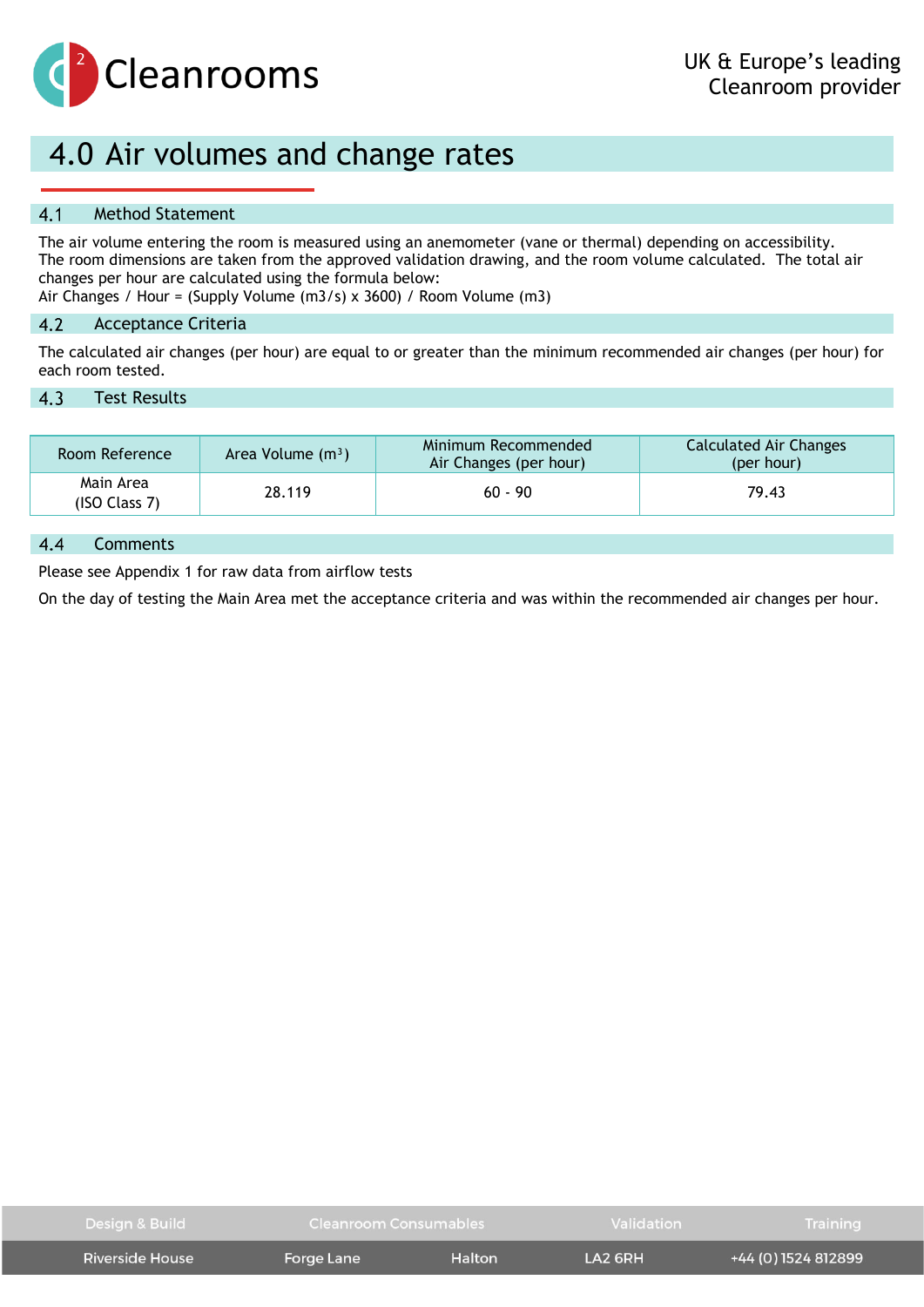

# <span id="page-9-0"></span>5.0 Particle Counts

#### $5.1$ Method Statement

The monitoring equipment will be set up in accordance with the manufacturer's instructions. Using a zero filter on the monitoring equipment a zero base line will be established. The number of sampling locations for the unit being tested will be defined from Table A of the ISO 14644-1:2015 standard. The sampling locations taken will either meet or exceed the requirements of the standard.

The volume sampled at each location shall be at least 2 litres, with a minimum sampling time at each location of one minute. Each location will be treated independently with at least a 95% level of confidence that at least 90% of the cleanroom or clean zone areas will comply with the maximum particle concentration limit for the target class of air cleanliness.

The particle counter will be positioned to align with the customer's plane of work, unless previously agreed. The sampling requirements will follow the ISO 14644-1:2015, section A5 sampling procedure. The unit is deemed to have met the specified air cleanliness limits if the averages of the particle concentrations measured at each of the locations are within the required values for the classification.

| Design & Build  | Cleanroom Consumables |        | Validation                        | Training            |
|-----------------|-----------------------|--------|-----------------------------------|---------------------|
| Riverside House | Forge Lane            | Halton | $\overline{1}$ A <sub>2</sub> 6RH | +44 (0) 1524 812899 |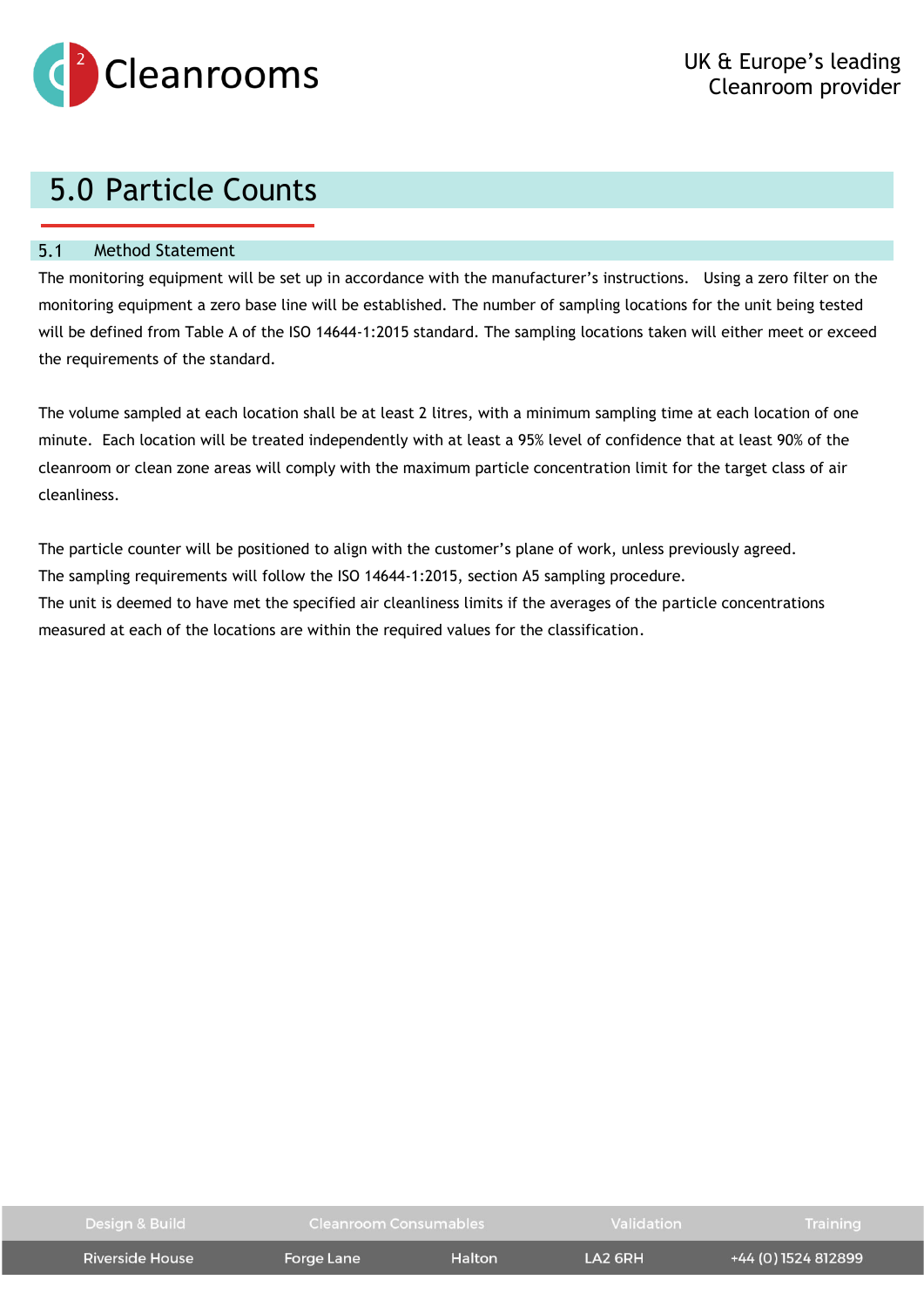

#### $5.2$ Acceptance Criteria

The air particulate count acceptance criteria for the room(s) being tested are detailed in the table below:

#### $5.3$ Air particulate count acceptance criteria

| Room Reference | <b>Classification</b><br>Required | <b>Occupancy State</b> | <b>Considered Particle</b><br>$Size(s)$ ( $µm$ ) | Max Concentration<br>Limit For Class / m <sup>3</sup> |
|----------------|-----------------------------------|------------------------|--------------------------------------------------|-------------------------------------------------------|
| Main Area      | <b>ISO Class 7</b>                | At Rest                | $>0.5 \mu m$<br>$>5.0 \mu m$                     | 352,000<br>2,930                                      |

| Design & Build      | Cleanroom Consumables |        | Validation          | <b>Training</b>     |
|---------------------|-----------------------|--------|---------------------|---------------------|
| : Riverside House 1 | Forge Lane            | Halton | LA <sub>2</sub> 6RH | +44 (0) 1524 812899 |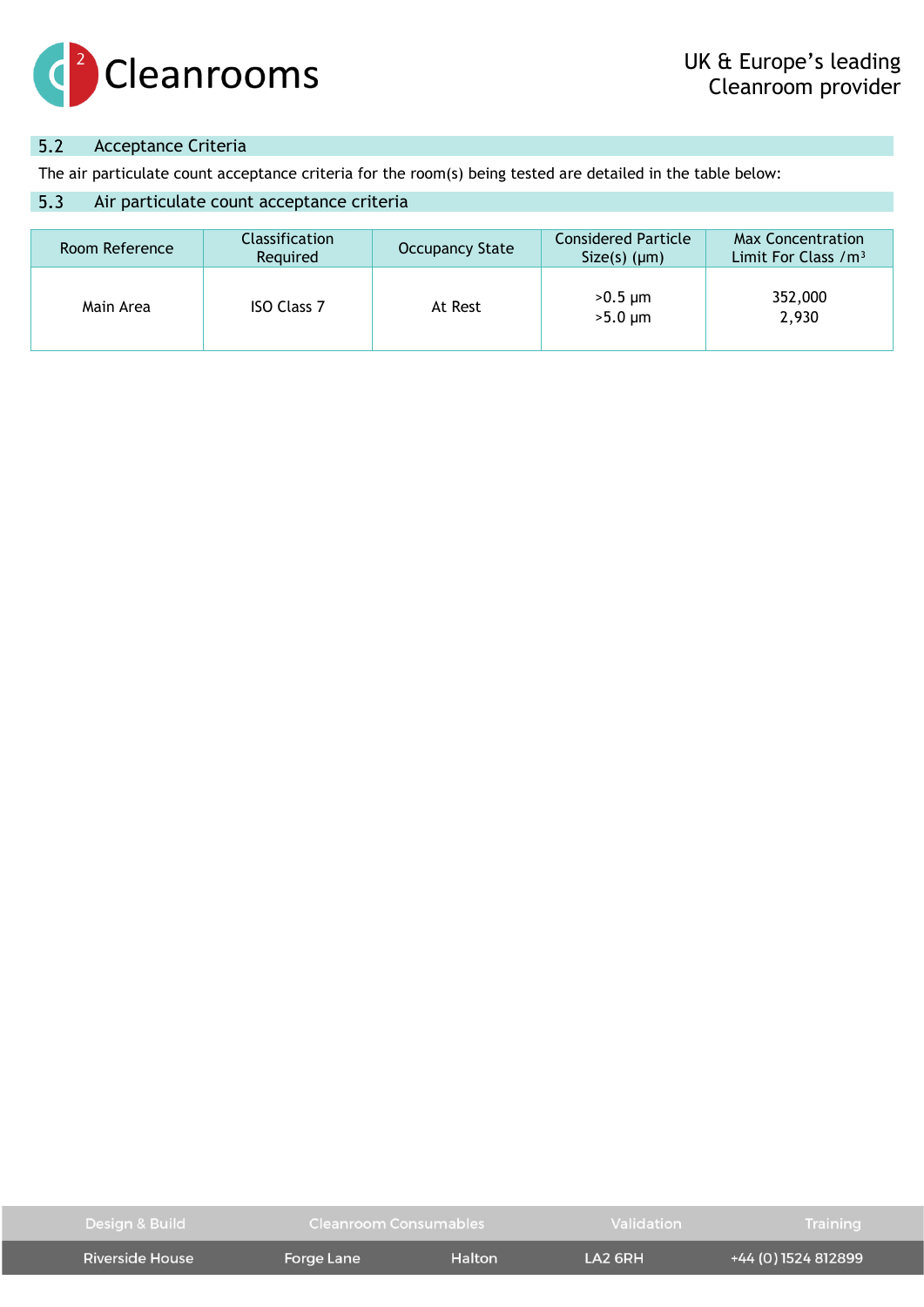

#### $5.4$ Test Results

Air particulate count results

| Room Reference | Classification Achieved | <b>Achieved Particle Counts</b><br>$\text{/m}^3$ | Pass / Fail as per<br><b>Acceptance Criteria</b> |
|----------------|-------------------------|--------------------------------------------------|--------------------------------------------------|
| Main Area      |                         | N/A                                              | N/A                                              |
|                | <b>ISO Class 7</b>      | 5,796                                            | Pass                                             |
|                |                         | 244                                              | Pass                                             |

Raw data from the Particle Counter is available on request.

#### 5.5 **Comments**

On the day of testing the Main Area was within the required limits for an ISO14644-1:2015 ISO Class 7 clean room facility in the at rest state.

| Design & Build  | Cleanroom Consumables |        | Validation                        | Training            |
|-----------------|-----------------------|--------|-----------------------------------|---------------------|
| Riverside House | Forge Lane            | Halton | $\overline{1}$ A <sub>2</sub> 6RH | +44 (0) 1524 812899 |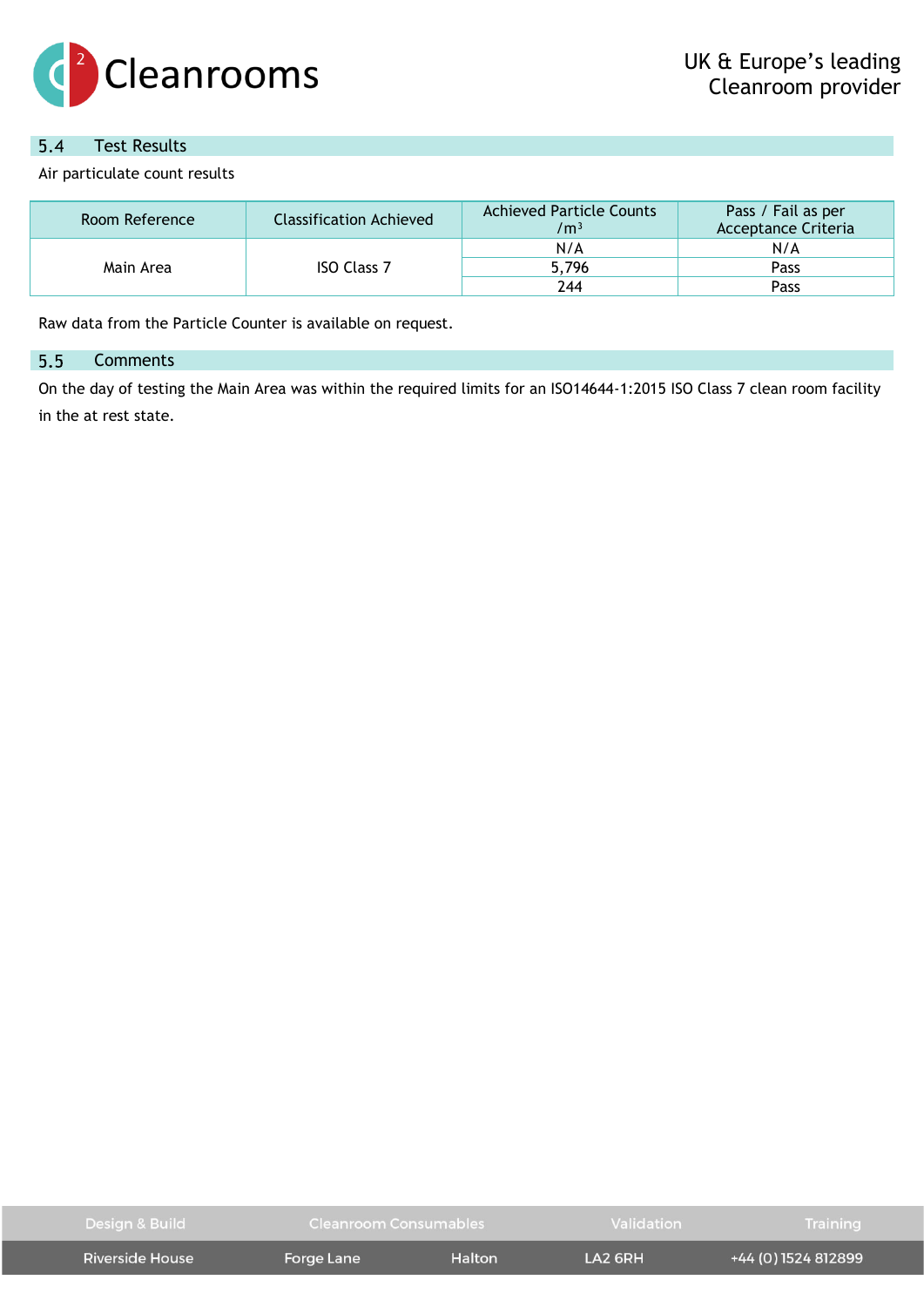

## <span id="page-12-0"></span>6.0 Filter Integrity Testing

#### $6.1$ Procedure

The Filter Integrity Testing was carried out in accordance with EN ISO 14644-3:2005 Section B6.

| <b>Equipment Used</b><br>6.2 |                                                                                                              |
|------------------------------|--------------------------------------------------------------------------------------------------------------|
| Aerosol Generation           | DOP Precision Aerosol Generator using Ondina EL oil<br>Model Number: DOP2200-240V-NGB. Serial Number 4253613 |
| <b>Filter Scanning</b>       | DOP SP200DAS Linear Photometer<br>Model Number: DOP3500 touch. Serial Number 425597                          |

See appendix 2 for instrument calibration certificates.

#### $6.3$ Method Statement

The challenge aerosol was introduced into each filter housing via an upstream ductwork opening; a photometer was then used to check the upstream concentration level via the sample port at the rear of all the filters.

With the challenge aerosol entering the filter housings, each filter was scanned over the filter media and seals on the clean side of the filter.

| Design & Build  | Cleanroom Consumables |               | <b>Validation</b> | <b>Training</b>     |
|-----------------|-----------------------|---------------|-------------------|---------------------|
| Riverside House | Forge Lane            | <b>Halton</b> | $IA2$ GRH         | +44 (0) 1524 812899 |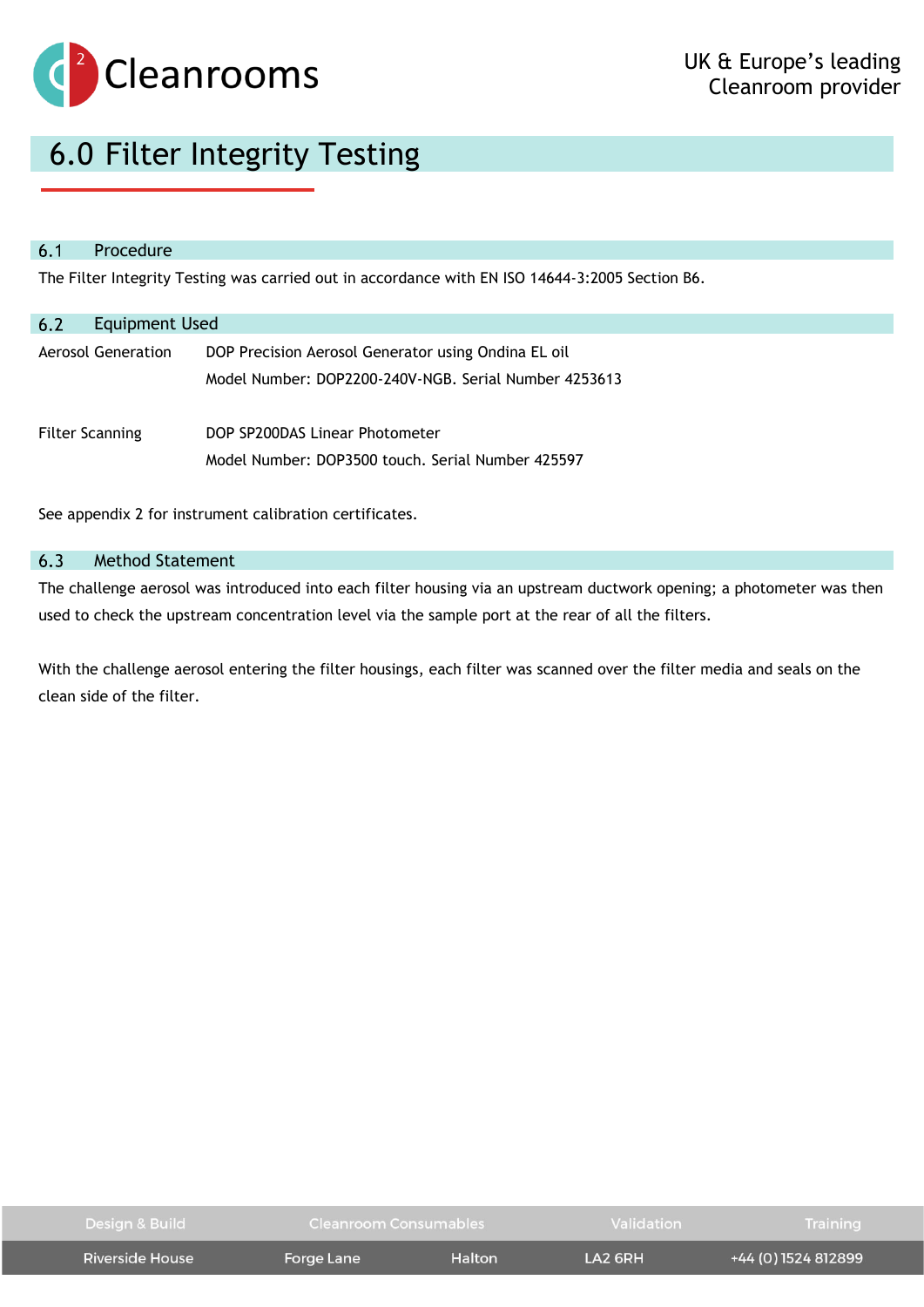

#### Results  $6.4$

The upstream concentration levels were in excess of:

• NON C2C CLEANROOM – 11.4 μg/l

On the day of testing the filter in the Softwall Cleanroom, Non C2C Cleanroom, Filters S1 (RETEST) and S2 (RETEST) passed the leak test as the results were below the maximum penetration levels.

On the day of testing the filter in the Softwall Cleanroom, Non C2C Cleanroom, Filters S1 and S2 failed the leak test as the results were above the maximum penetration levels but after Filter S1 and Filter S2 was replaced and re-tested it/they subsequently passed, as per the results in Appendix 4. On the day of testing the filters listed in the Softwall Cleanroom Non C2C Cleanroom identified with a pass as it/they conformed to the requirements of EN ISO 14644-3:2005, Section B6 for particle challenge leak testing. Please see Appendix 4 for specific test data.

| Design & Build  | Cleanroom Consumables |        | Validation | Training            |
|-----------------|-----------------------|--------|------------|---------------------|
| Riverside House | Forge Lane            | Halton | LA2 6RH    | +44 (0) 1524 812899 |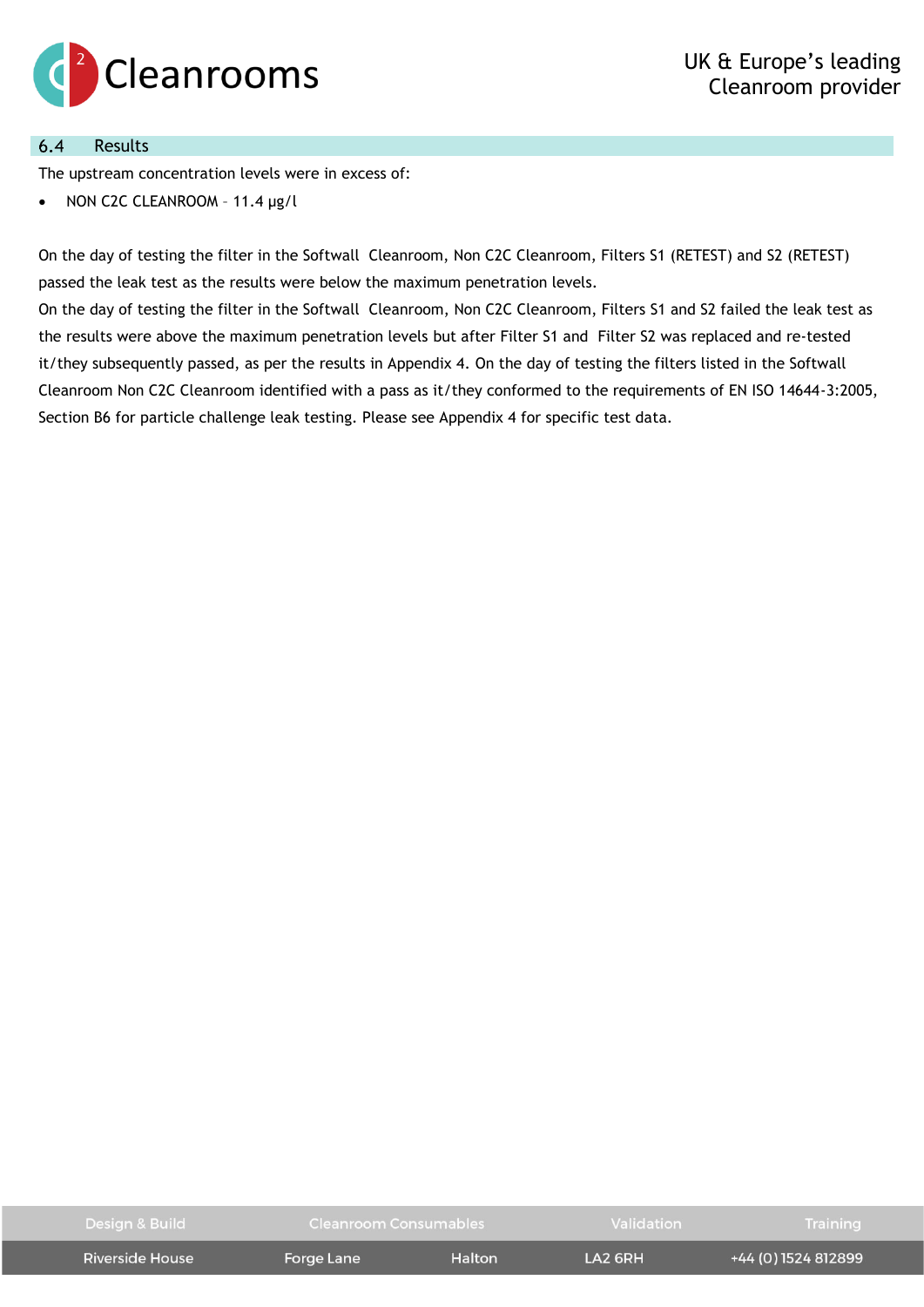

## <span id="page-14-0"></span>Report Summary

### Review all sections of the certification report and summarise below

### **Air volumes and change rates**

On the day of testing the Main Area met the acceptance criteria and was within the recommended air changes per hour. Please see Appendix 1 for raw data from the airflow tests.

### **Particle counts**

On the day of testing the Main Area was within the required limits for an ISO14644-1:2015 ISO Class 7 clean room facility in the at rest state.

Raw data from the Particle Counter is available on request.

### **Filter integrity testing**

On the day of testing the filter in the Softwall Cleanroom, Non C2C Cleanroom, Filters S1 (RETEST) and S2 (RETEST) passed the leak test as the results were below the maximum penetration levels.

On the day of testing the filter in the Softwall Cleanroom, Non C2C Cleanroom, Filters S1 and S2 failed the leak test as the results were above the maximum penetration levels but after Filter S1 and Filter S2 was replaced and re-tested it/they subsequently passed, as per the results in Appendix 4.On the day of testing the filters listed in the Softwall Cleanroom Non C2C Cleanroom identified with a pass as it/they conformed to the requirements of EN ISO 14644-3:2005, Section B6 for particle challenge leak testing. Please see Appendix 4 for specific test data.

| <b>Comments</b>                     |                                                        |  |  |  |
|-------------------------------------|--------------------------------------------------------|--|--|--|
|                                     | Deep Cleanroom recomended after new filter instalation |  |  |  |
| 2 x Pre-Filters supplied and fitted |                                                        |  |  |  |
| 2 x HEPA Media supplied and fitted  |                                                        |  |  |  |
|                                     |                                                        |  |  |  |
| <b>Working Plane</b>                | 1.2 <sub>m</sub>                                       |  |  |  |
|                                     |                                                        |  |  |  |
| <b>Pressure Gauge</b>               | Pressure Gauge Reading (Pa)                            |  |  |  |
| <b>MG01</b>                         | 75                                                     |  |  |  |
|                                     |                                                        |  |  |  |

| Speed    | Reading (%)                     |
|----------|---------------------------------|
| trollers | sneer                           |
| nnt      | <sup>૰</sup> ૧૧ Controller ૧૯૦૦ |
| SC01     | Min                             |

\*\* Please see Validation Layout for Pressure Gauge and Speed Controller locations (Appendix 3)

| Report prepared by: | Job title:           | Signature: | Date        |
|---------------------|----------------------|------------|-------------|
| John Merrill        | Aftersales Lead      |            | 4 June 2020 |
| Checked by:         | <b>Job Title:</b>    | Signature: | Date        |
| Karen Keegan        | <b>Planning Lead</b> | aaren      | 4 June 2020 |

| Design & Build  | Cleanroom Consumables |        | Validation          | <b>Training</b>     |
|-----------------|-----------------------|--------|---------------------|---------------------|
| Riverside House | Forge Lane            | Halton | LA <sub>2</sub> 6RH | +44 (0) 1524 812899 |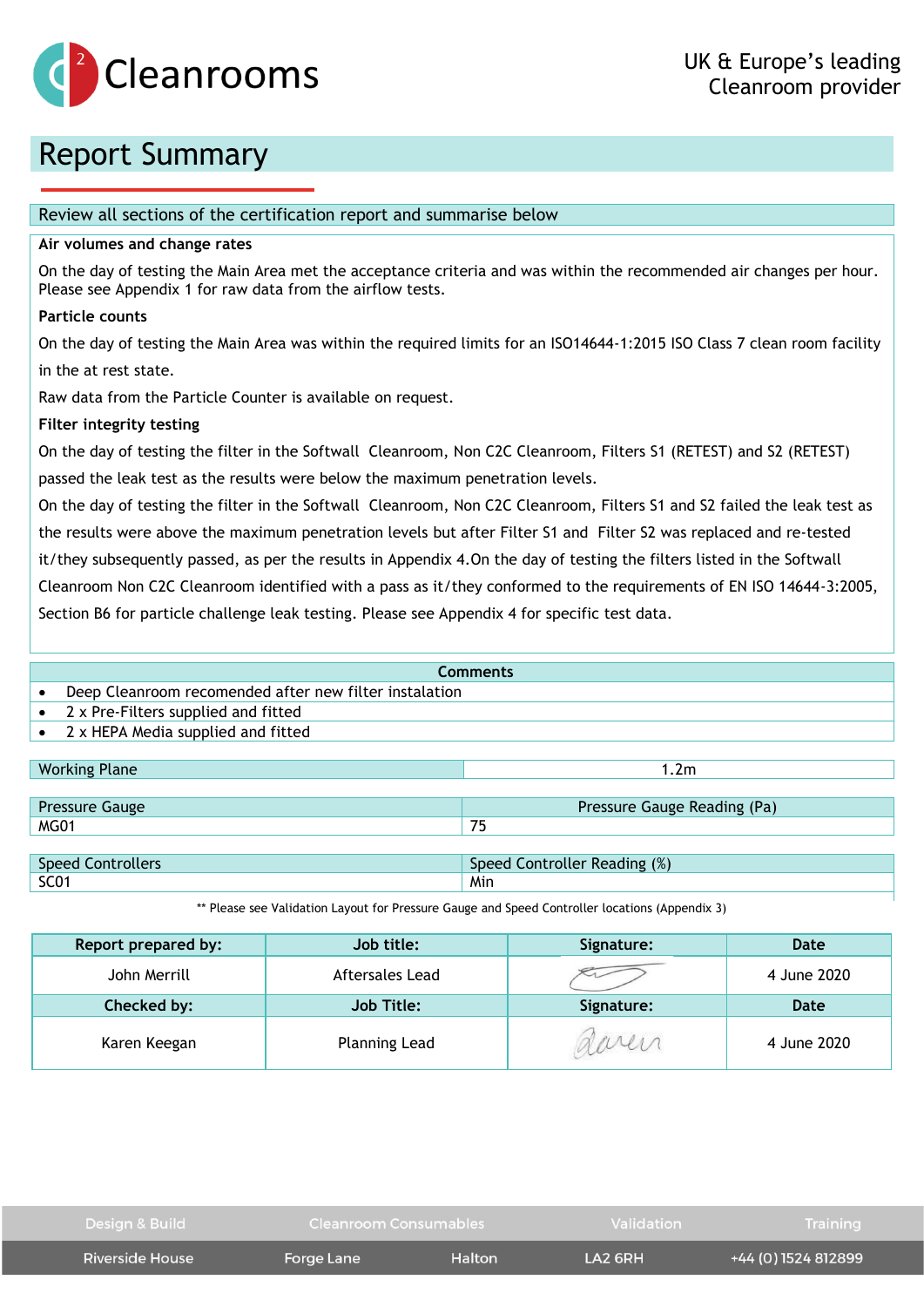

# <span id="page-15-0"></span>Appendix 1 – Airflow Test Results

| Project:       |                                |     |     | Non C2C Cleanroom - Health CBD - Main Area Airflow Counts - 04/06/2020 |                |                      |                    |
|----------------|--------------------------------|-----|-----|------------------------------------------------------------------------|----------------|----------------------|--------------------|
| Filter Ref:    | Average Fan<br>speed $(m/s)$ : |     |     | Filter Area<br>(m2)                                                    |                | Air Volume<br>(m3/s) |                    |
| S <sub>1</sub> | 0.49                           |     |     | 0.66                                                                   |                | 0.3234               |                    |
| S <sub>2</sub> | 0.45                           |     |     | 0.66                                                                   |                | 0.297                |                    |
|                |                                |     |     |                                                                        |                | 0.6204               | Total m3 / sec     |
|                |                                | W   | н   | Vol                                                                    | x3600          | 2,233.44             | Total m3 / hour    |
| Room Size:     | 5.15                           | 2.6 | 2.1 | 28.119                                                                 |                | 28.119               | Room Volume (m3)   |
|                |                                |     |     | 28.119                                                                 | m <sup>3</sup> |                      |                    |
|                |                                |     |     |                                                                        |                | 79.43                | Air changes / hour |
|                |                                |     |     |                                                                        |                |                      |                    |

| Design & Build  | Cleanroom Consumables |        | <b>Validation</b>                 | Training            |
|-----------------|-----------------------|--------|-----------------------------------|---------------------|
| Riverside House | Forge Lane            | Halton | $\overline{1}$ A <sub>2</sub> 6RH | +44 (0) 1524 812899 |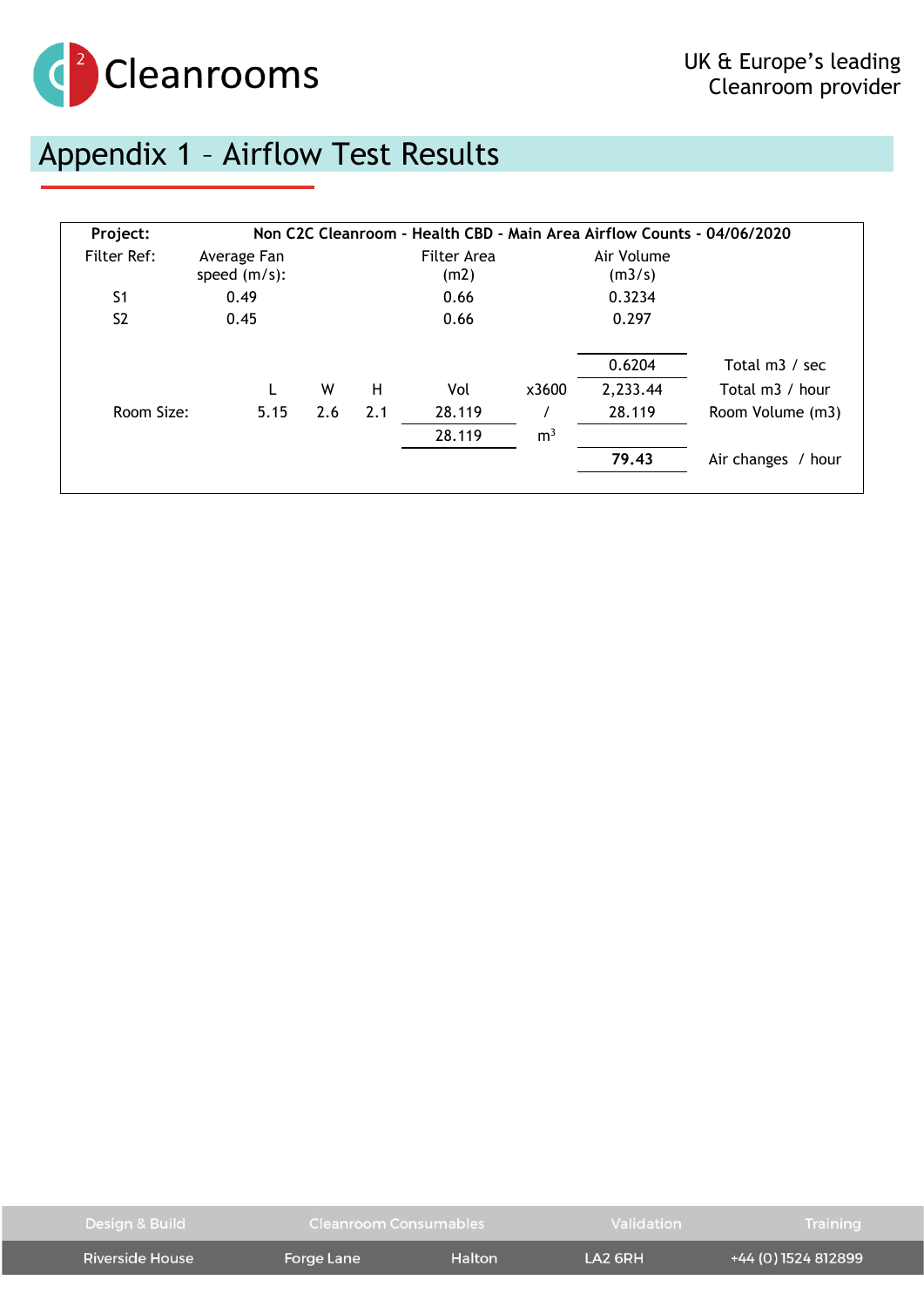

# <span id="page-16-0"></span>Appendix 2 - Equipment associated with validation

### **Equipment associated with validation**

Calibration certificates will be issued as an attachment with the full report

| Description of Items        | Model of Equipment          | Serial Number | Calibration Due Date |
|-----------------------------|-----------------------------|---------------|----------------------|
|                             |                             |               |                      |
| Vane Anemometer/Flow Hoods  | KIMO LV110                  | 1P180260647   | 28/02/2021           |
| Particle Counter            | Particles Plus - Model 8306 | 1259          | 18/03/2021           |
| Linear Photometer           | <b>DOP Solutions</b>        | 425597        | 11/09/2020           |
| Precision Aerosol Generator | <b>DOP Solutions</b>        | 4256313       | 11/09/2020           |

| Design & Build  | Cleanroom Consumables |        | Validation | Training            |
|-----------------|-----------------------|--------|------------|---------------------|
| Riverside House | Forge Lane            | Halton | $IA2$ GRH  | +44 (0) 1524 812899 |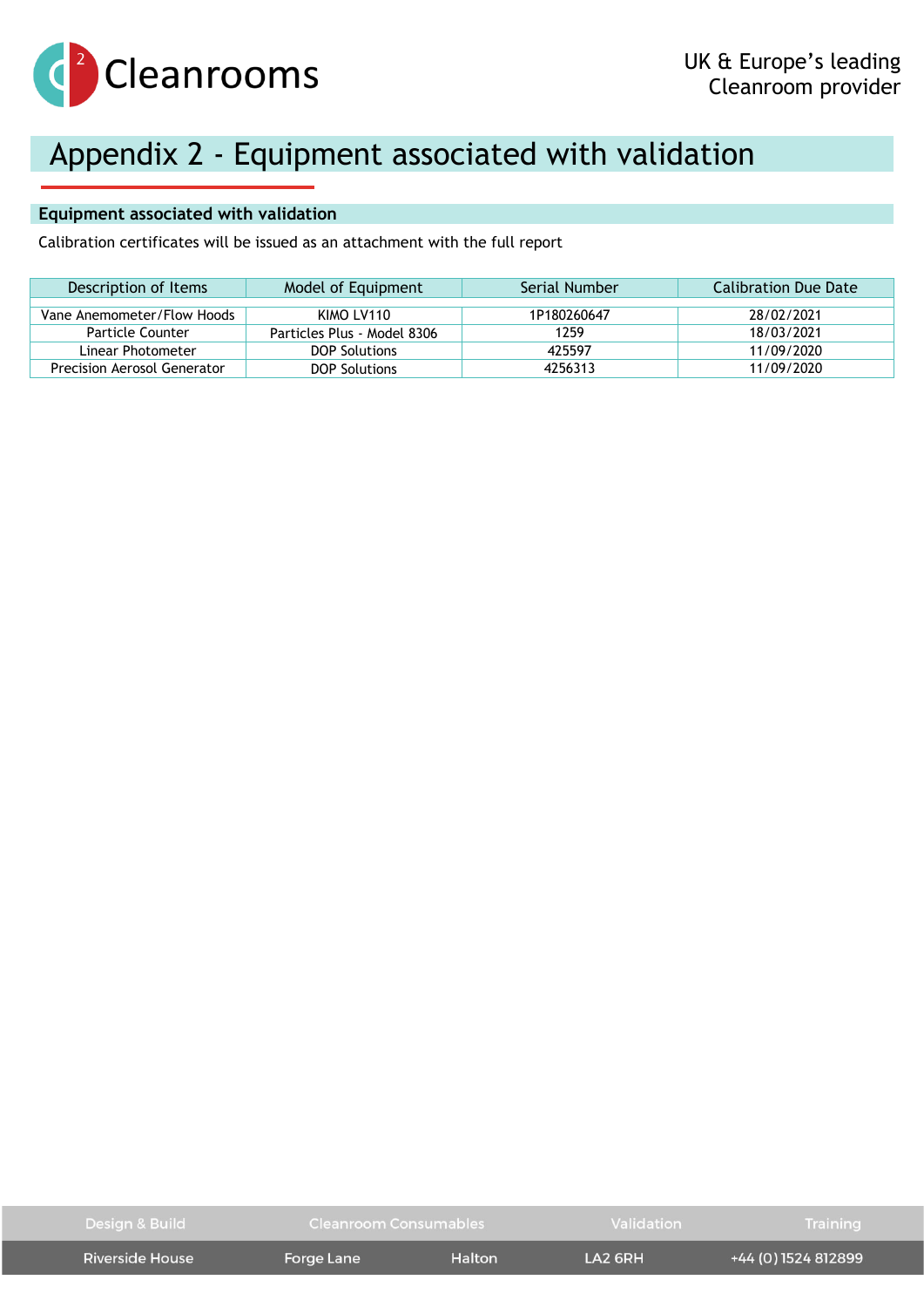

# <span id="page-17-0"></span>Appendix 3 – Drawings associated with validation



| Design & Build  | Cleanroom Consumables |        | Validation                        | Training            |
|-----------------|-----------------------|--------|-----------------------------------|---------------------|
| Riverside House | Forge Lane            | Halton | $\overline{1}$ A <sub>2</sub> 6RH | +44 (0) 1524 812899 |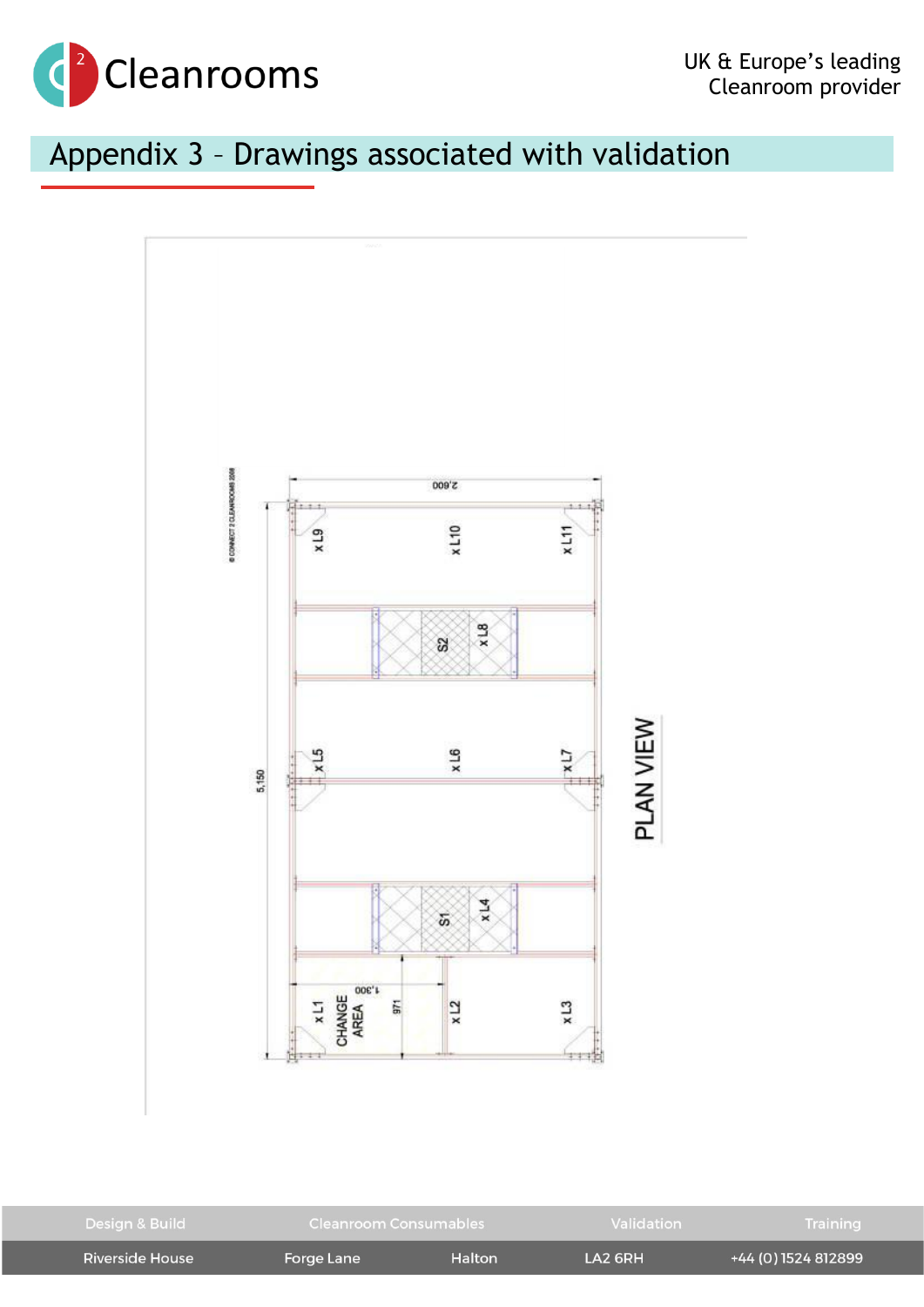

### Non

### <span id="page-18-0"></span>Appendix 4 - Filter challenge results

Pass Criteria: 0.01% maximum penetration

| Cleanroom                                | <b>Filter Reference</b> | U.C.L         | Penetration (%) | PASS/FAIL   |
|------------------------------------------|-------------------------|---------------|-----------------|-------------|
| NON C <sub>2</sub> C<br><b>CLEANROOM</b> | S1                      | $11.4\mu$ g/l | 0.998           | Fail        |
| NON C <sub>2</sub> C<br><b>CLEANROOM</b> | S <sub>2</sub>          | $17.9\mu$ g/l | 4.7803          | Fail        |
| NON C <sub>2</sub> C<br><b>CLEANROOM</b> | S1 (Retest)             | $14\mu g/l$   | 0.0028          | <b>Pass</b> |
| NON C <sub>2</sub> C<br><b>CLEANROOM</b> | S2 (Retest)             | $14.8\mu$ g/l | 0.0008          | <b>Pass</b> |

### **Conclusions**

On the day of testing the filter in the Softwall Cleanroom, Non C2C Cleanroom, Filters S1 (RETEST) and S2 (RETEST) passed the leak test as the results were below the maximum penetration levels.

On the day of testing the filter in the Softwall Cleanroom, Non C2C Cleanroom, Filters S1 and S2 failed the leak test as the results were above the maximum penetration levels but after Filter S1 and Filter S2 was replaced and re-tested it/they subsequently passed, as per the results in Appendix 4.

On the day of testing the filters listed in the Softwall Cleanroom Non C2C Cleanroom identified with a pass as it/they conformed to the requirements of EN ISO 14644-3:2005, Section B6 for particle challenge leak testing. Please see Appendix 4 for specific test data.

| Design & Build  | Cleanroom Consumables |        | Validation          | Training            |
|-----------------|-----------------------|--------|---------------------|---------------------|
| Riverside House | Forge Lane            | Halton | LA <sub>2</sub> 6RH | +44 (0) 1524 812899 |